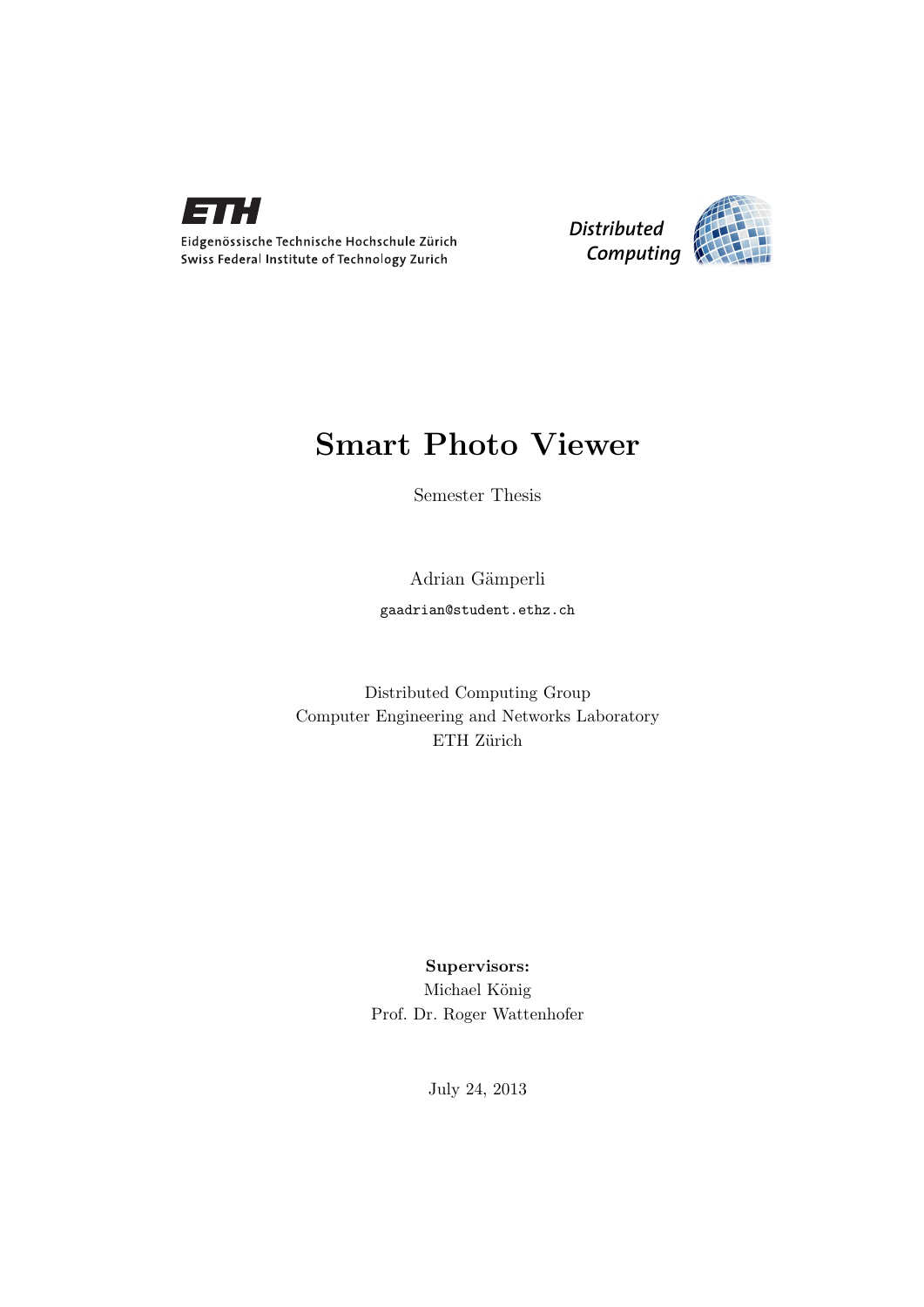# Acknowledgements

<span id="page-1-0"></span>I would like to thank Prof. Dr. Roger Wattenhofer for the opportunity to write this thesis at the Distributed Computing Group at ETH Zürich. Furthermore I much appreciate the discussions and valuable inputs of Michael König. I also want to thank all the individuals, who tested the application and gave feedback.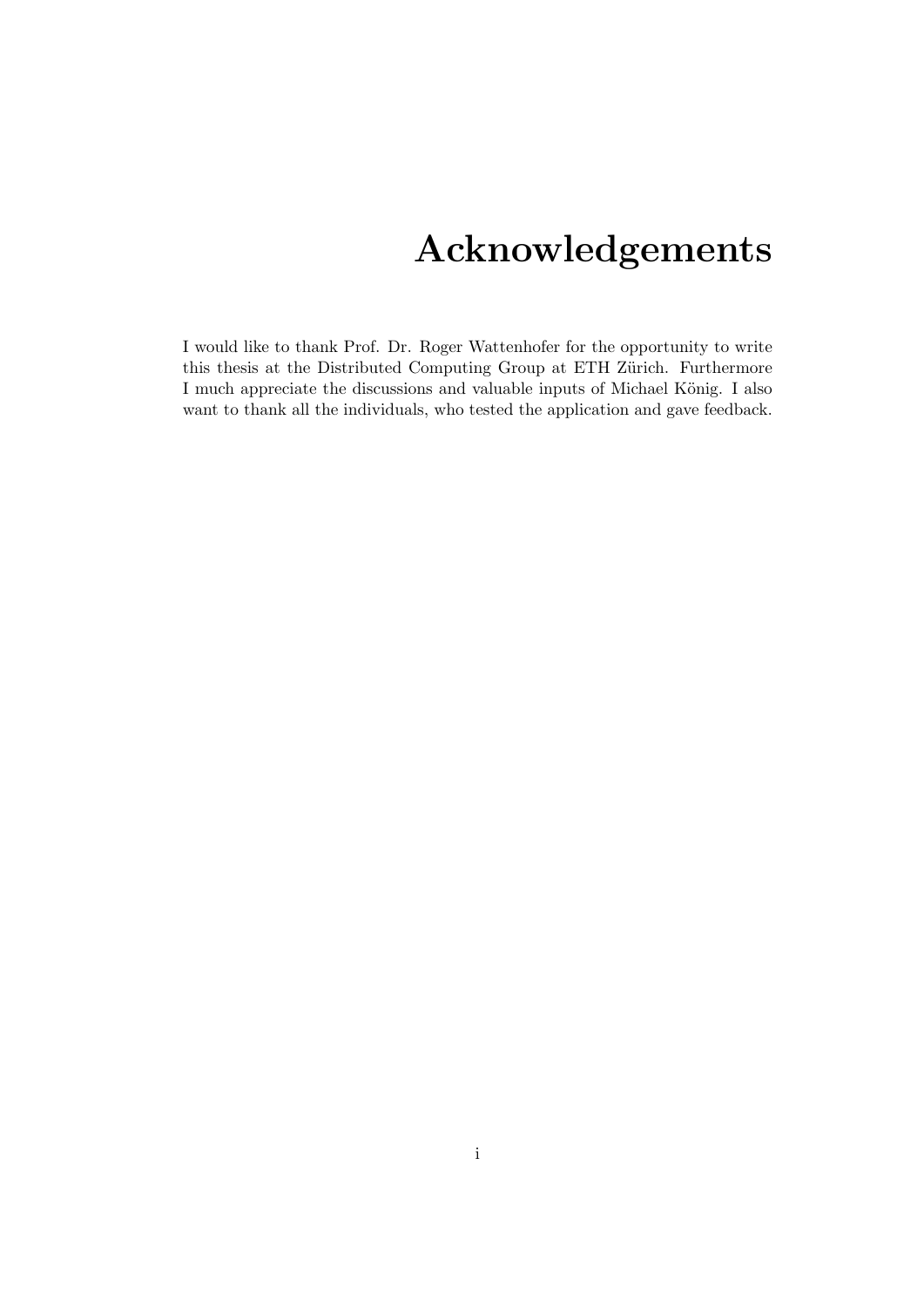# Abstract

<span id="page-2-0"></span>We have developed a native Android App which displays photos based on implicit user feedback. After selecting Flickr as our photo source we then evaluated the available photo attributes. Then we decided that we should use tags for the content description. A requirement in this thesis was to use only implicit feedback. The metric used is the viewing time of the photo. An algorithm was developed which recommends photos based on the previously rated photos. However, we found that our assumption that tags describe the content of the photo is not always true.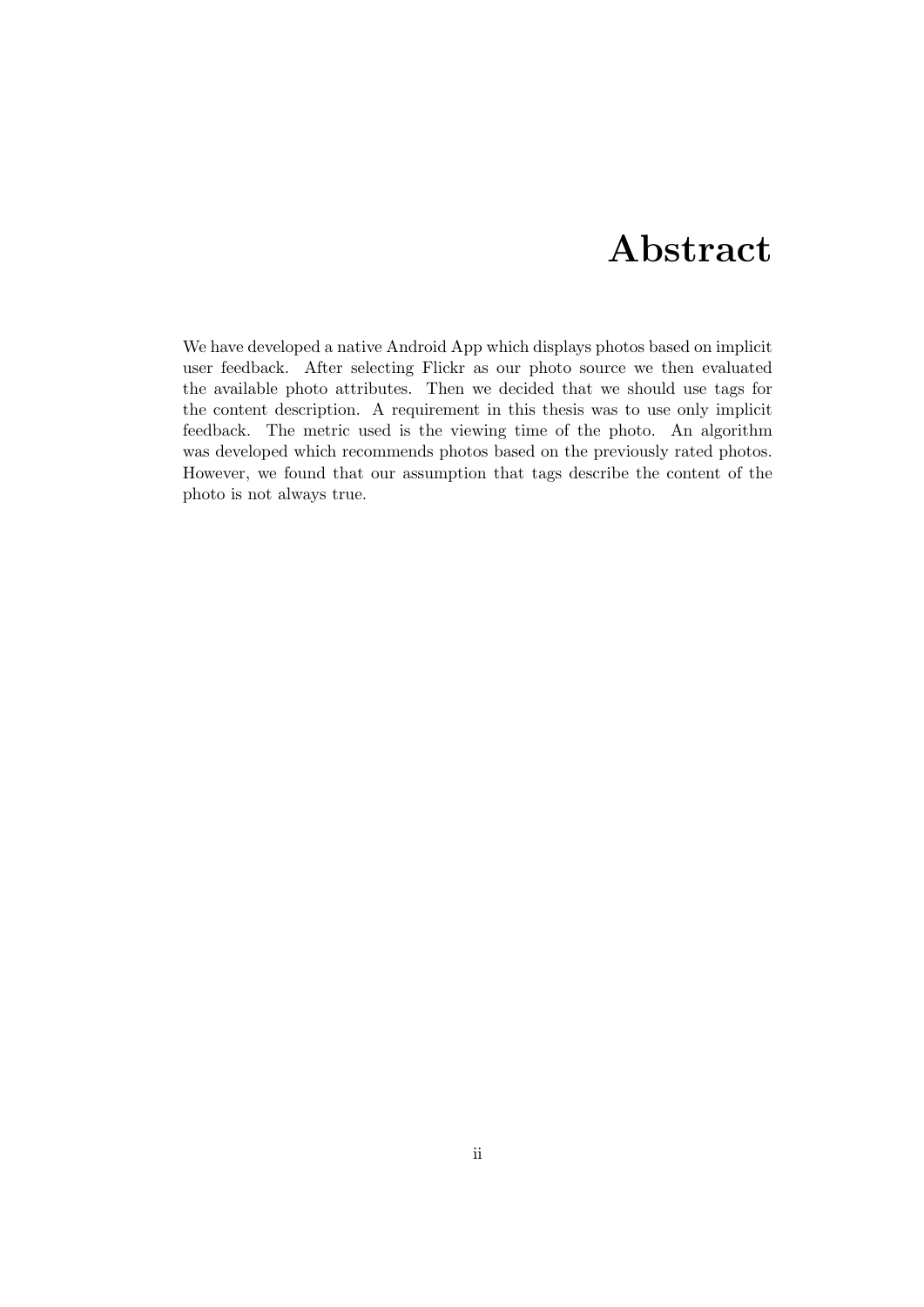# **Contents**

|          |                 | <b>Acknowledgements</b>                                                      | $\mathbf{i}$     |
|----------|-----------------|------------------------------------------------------------------------------|------------------|
|          | <b>Abstract</b> |                                                                              | ii               |
| 1        |                 | Introduction                                                                 | 1                |
| $\bf{2}$ |                 | <b>Recommender Algorithm</b>                                                 | $\bf{2}$         |
|          | 2.1             |                                                                              | $\boldsymbol{2}$ |
|          | 2.2             |                                                                              | 3                |
|          | 2.3             | Photo selection algorithm $\ldots \ldots \ldots \ldots \ldots \ldots \ldots$ | 3                |
|          |                 | 2.3.1                                                                        | 3                |
|          |                 | 2.3.2                                                                        | 5                |
|          |                 | 2.3.3                                                                        | 8                |
| 3        |                 | Implementation                                                               | 10               |
|          | 3.1             |                                                                              | 10               |
|          | 3.2             |                                                                              | 11               |
|          |                 | 3.2.1                                                                        | 11               |
|          |                 | 3.2.2                                                                        | 11               |
|          | 3.3             |                                                                              | 11               |
| 4        |                 | <b>Results</b>                                                               | 13               |
|          | 4.1             |                                                                              | 13               |
|          | 4.2             |                                                                              | 14               |
| $\bf{5}$ |                 | <b>Conclusions</b>                                                           | 15               |
| 6        |                 | Outlook                                                                      | 16               |
|          |                 | <b>Bibliography</b>                                                          | 18               |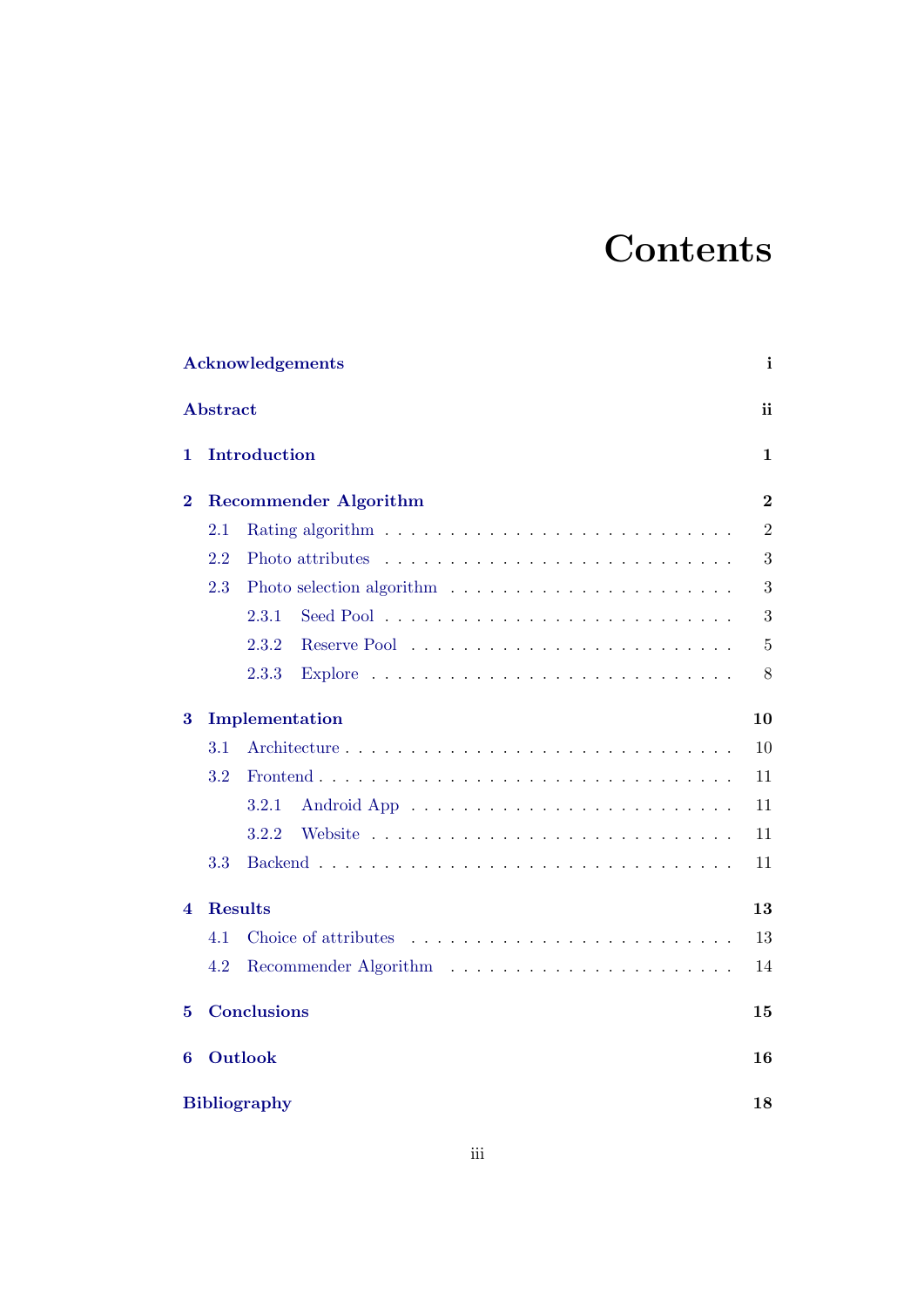# CHAPTER<sub>1</sub> Introduction

<span id="page-4-0"></span>Recommender systems are very common these days. Many different cases of usage exist. They are used for product, music stream or movie recommendations and the like.

Due to digital photography everyone can take pictures without expensive costs. Some of these photos are shared on public websites others never leave their local storage. An existing problem is how it is possible to only show photos of these huge mass of photos which fit user-tailored interests.

Our task has been to develop an Android app which recommends user-tailored photos based on implicit feedback.

In chapter [2](#page-5-0) we describe our recommender algorithm. The subsequent chapter [3](#page-13-0) discusses its implementation. We then present the results of the thesis in chapter [4](#page-16-0) and the conclusions in chapter [5.](#page-18-0) Finally in chapter [6](#page-19-0) we give some ideas of how this thesis could be continued.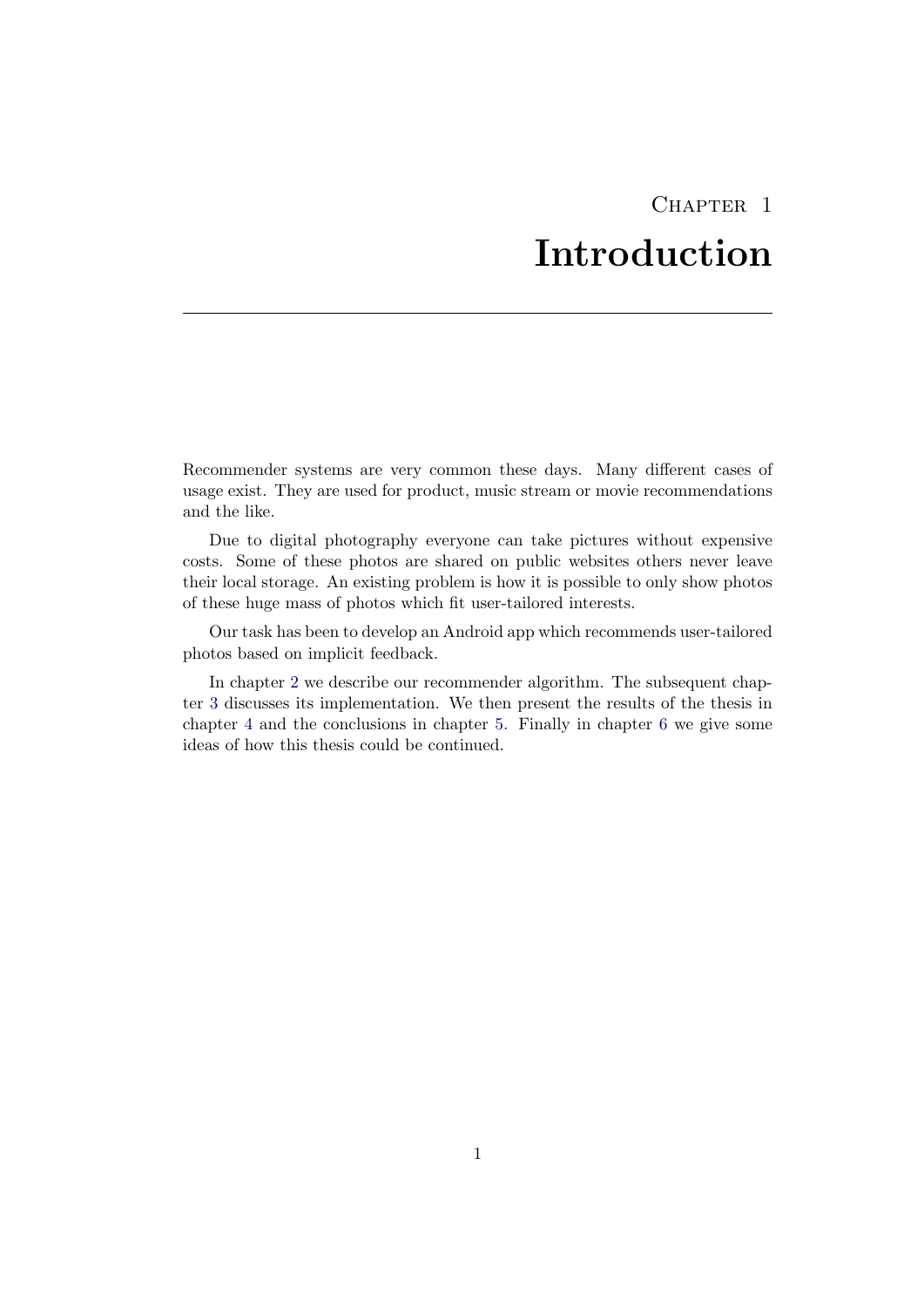## CHAPTER<sub>2</sub>

# <span id="page-5-0"></span>Recommender Algorithm

In this chapter we first explain the photo rating algorithm. We then discuss the photo attributes used, and finally we introduce the photo selection process.

A sequence of displayed photos is called stream.The number of a photo is its position in the stream.

## <span id="page-5-1"></span>2.1 Rating algorithm

We were looking for implicit rating. We have chosen the viewing time as the metric. The algorithm maps the feedback of the user to a scale from 1 to 5, where 1 is the worst and 5 the best.

<span id="page-5-2"></span>

Figure 2.1: Rating algorithm

In Figure [2.1](#page-5-2) we show how the rating algorithm works. We define a viewing time shorter than 1 second as rating 1. An important assumption is that a user viewing time for photos within the same rating will not change over time. To calibrate our rating algorithm we only use the random photos which are not based on user ratings (see initial seeds [2.3.1\)](#page-7-0). We only use such photos as the goal of this thesis is that photos proposed by our application will become better. Value  $h$  is chosen as the average of the first half of the highest viewing times of these photos (see Algorithm [1\)](#page-6-3). The values  $m_1$  and  $m_2$  are evenly distributed between 1 second and h.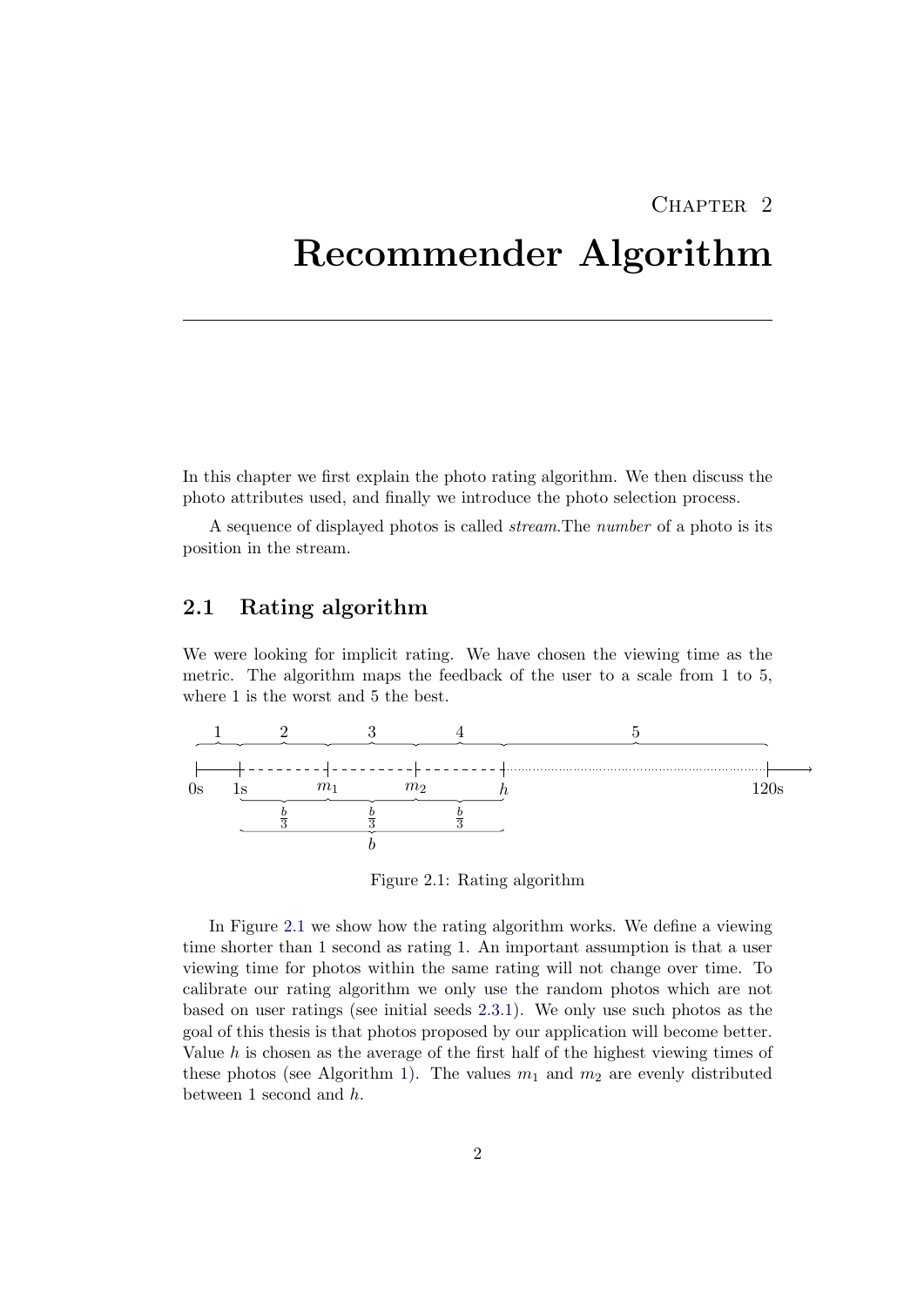<span id="page-6-3"></span>

| <b>Algorithm 1</b> Calculate $h$                                    |  |  |  |
|---------------------------------------------------------------------|--|--|--|
| 1: function CALCULATEH                                              |  |  |  |
| $ratedPhotos \leftarrow getRatedPhotos(source = initialSeed)$<br>2: |  |  |  |
| ratedPhotos.sortByViewingTimeDESC()<br>3:                           |  |  |  |
| return $avg(firstHalf(ratedPhoto))$<br>4:                           |  |  |  |
| 5: end function                                                     |  |  |  |

Photos with a viewing time longer than 120 seconds and those without a viewing time are excluded from the algorithms described below.

### <span id="page-6-0"></span>2.2 Photo attributes

We are using photos from  $Flickr^1$  $Flickr^1$  as they offer a very comprehensive API. Furthermore, they have millions of users and billions of photos. Flickr provides different photo attributes. The most important ones are: title, tags, description, dates, uploader, location and user feedback (comments, favourites). In our opinion only the first 3 possibly describe the content of the picture. As both title and description are usually running text it is difficult to analyse their content. We therefore have chosen the attribute tags to be used in this thesis to model the user's interest. It is not possible to use user feedback as it cannot be searched and there is too much data to crawl.

## <span id="page-6-1"></span>2.3 Photo selection algorithm

In this section we discuss the algorithm which recommends the photos. In Figure [2.2](#page-7-1) is an overview of the algorithms used. As the Reserve Pool algorithm (see section [2.3.2\)](#page-8-0) needs rated photos, the first 10 photos of a stream are all recommended by the Seed Pool algorithm (see section [2.3.1\)](#page-6-2). Afterwards only 10% of the photos are recommended by the Seed Pool algorithm and the other 90% are suggested by the Reserve Pool algorithm. In case an algorithm has no photo left to recommend, it delegates the recommendation to another algorithm.

#### <span id="page-6-2"></span>2.3.1 Seed Pool

One important problem we faced is how to start the stream. The start is crucial as decisions for following photos are based on these starter photos. We tried using the only thing we knew about the app user (location) but were not successful. The problem was that we only knew one thing about the user, so there has not been a diversity of photos. We also tried to use the photos from Flickr Explore

<span id="page-6-4"></span><sup>1</sup>http://www.flickr.com/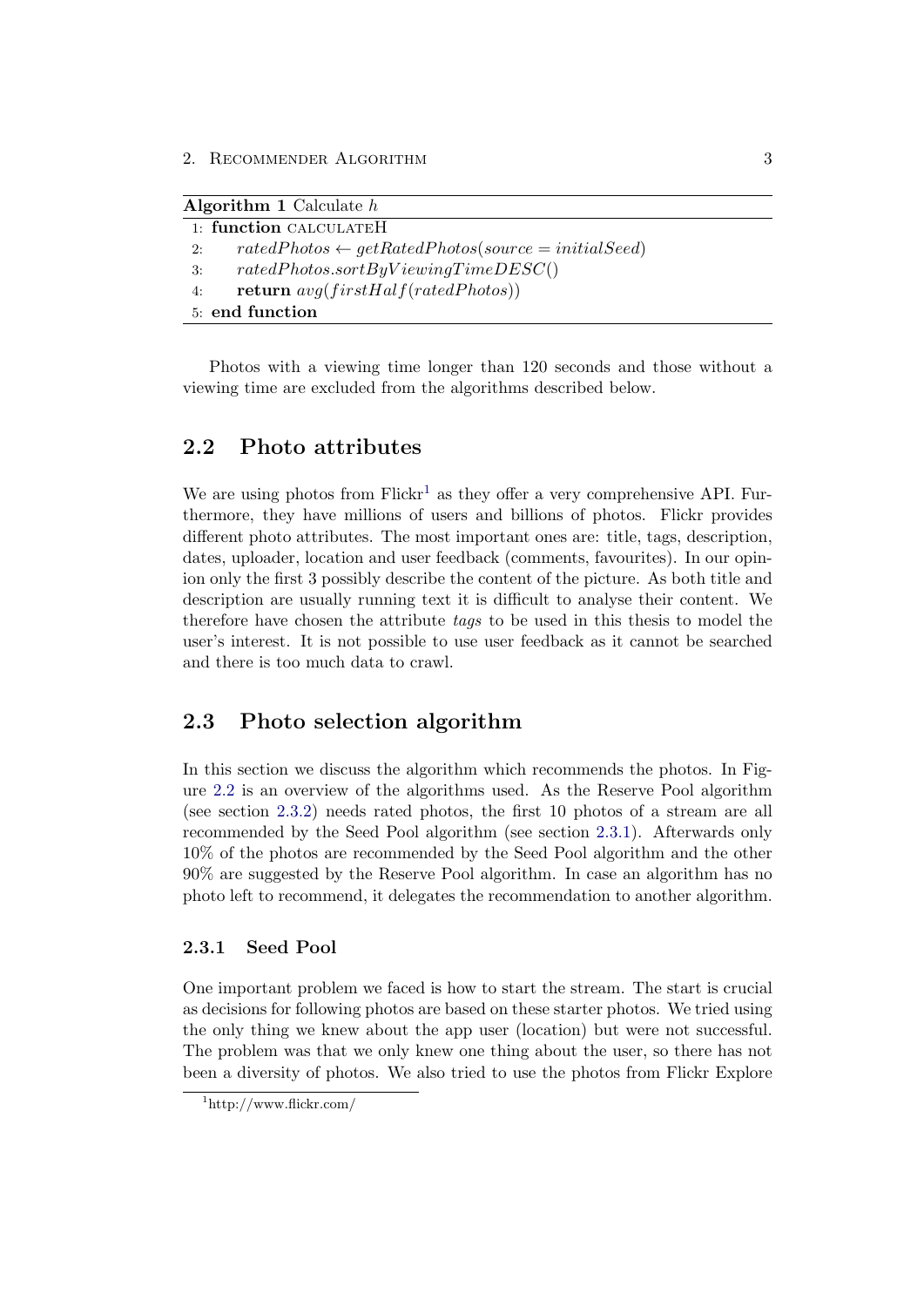<span id="page-7-1"></span>

Figure 2.2: Algorithm overview; display photo with number  $n$ 

(see [2.3.3\)](#page-11-0). But we then still faced the problem of an unpredictable variety of different photos.

Our solution is that we create a pool of tags for every stream. We then pick a tag at random and search clusters of that tag using the Flickr API. Clusters are related tags. We then search photos in this cluster. Each tag has assigned a credit. Picking a tag from the pool reduces the credit of the tag by 1. As this worked for initialisation we extended it and we also add excellent tags to this pool. Each tag can either be initial or excellent. This may introduce some error in case an initial tag does not reach credit 0.

As already mentioned there are two different types of tags in our pool: Initial and excellent.

#### <span id="page-7-0"></span>Initial

The initial tags (Table [2.1\)](#page-7-2) are statically set in the code. The purpose of the tags is to present the user with a wide diversity of photos, as it is the basis of the Reserve Pool algorithm. The tags on that list are compiled from two sources  $([1]$  $([1]$  and  $[2]$ ). Initial tags have a credit of 2. This increases the chance, that if the first photo of a certain category is bad, the category is not completely lost.

<span id="page-7-2"></span>

| abstract     | car     | health        | people  | travel |
|--------------|---------|---------------|---------|--------|
| animal       | color   | illustrations | school  | winter |
| architecture | family  | industry      | science |        |
| <i>art</i>   | fashion | love          | sport   |        |
| autumn       | food    | nature        | spring  |        |
| business     | fun     | party         | summer  |        |

| Table 2.1: initial tags (compiled from $[1]$ and $[2]$ ) |  |  |  |  |  |  |
|----------------------------------------------------------|--|--|--|--|--|--|
|----------------------------------------------------------|--|--|--|--|--|--|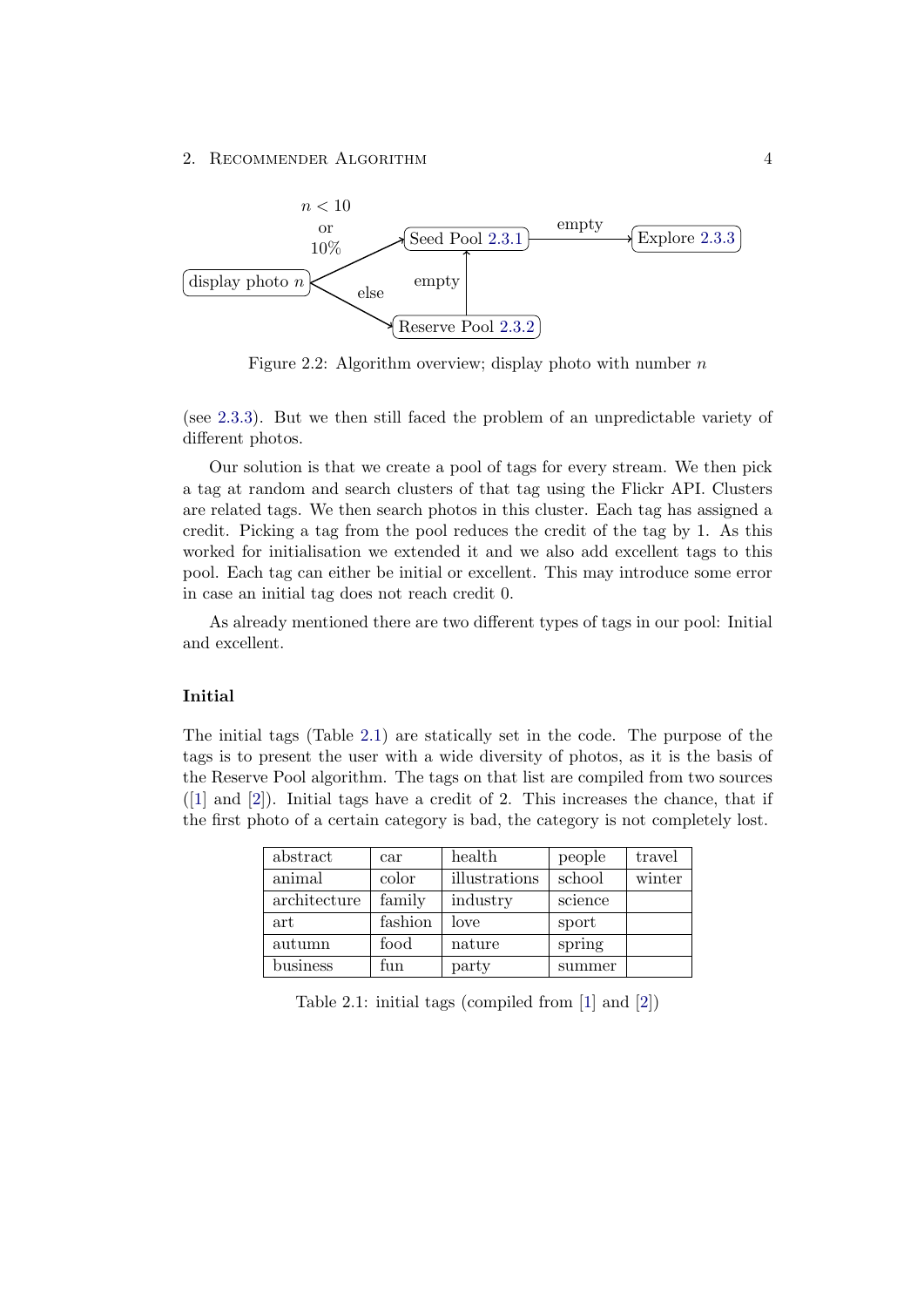#### Excellent

The goal of adding tags of excellent photos to the seed pool is to get a broader variety of excellent photos.

Excellent tags are added whenever a 5 rating of photo is reported by the application. But it only adds a maximum of 5 of the photo's tags to the seed pool, which is a protection against too many tags in the pool. They are chosen randomly. To be added to the pool there have to be more than 10000 photos using that tag. This helps preventing seldomly used tags from being added to the pool, which are possibly user crafted names. Each of these excellent tags get a credit of 1.

#### <span id="page-8-0"></span>2.3.2 Reserve Pool

This algorithm recommends a photo based on previously rated photos. It can be split into 3 parts (see Figure [2.3\)](#page-8-1). The first part of the algorithm suggests search parameters based on the rated photos of the current stream. Then in the second part it tries to find the best three photos based on the search parameters. It adds them to a pool, which is preserved per stream. Finally an algorithm selects a photo from this pool.

We have added this pool as it otherwise might take too long to generate the recommendation before the user switches to the next photo. Furthermore the app sends its feedback data asynchronously. This algorithm is run after new data is available to the algorithm (i.e. new feedback has been sent to the backend). So every run of the algorithm can be associated with a certain most recently rated photo. We save the number of that photo as it represents the freshness of the run.

<span id="page-8-1"></span>

Figure 2.3: Overview Reserve Pool algorithm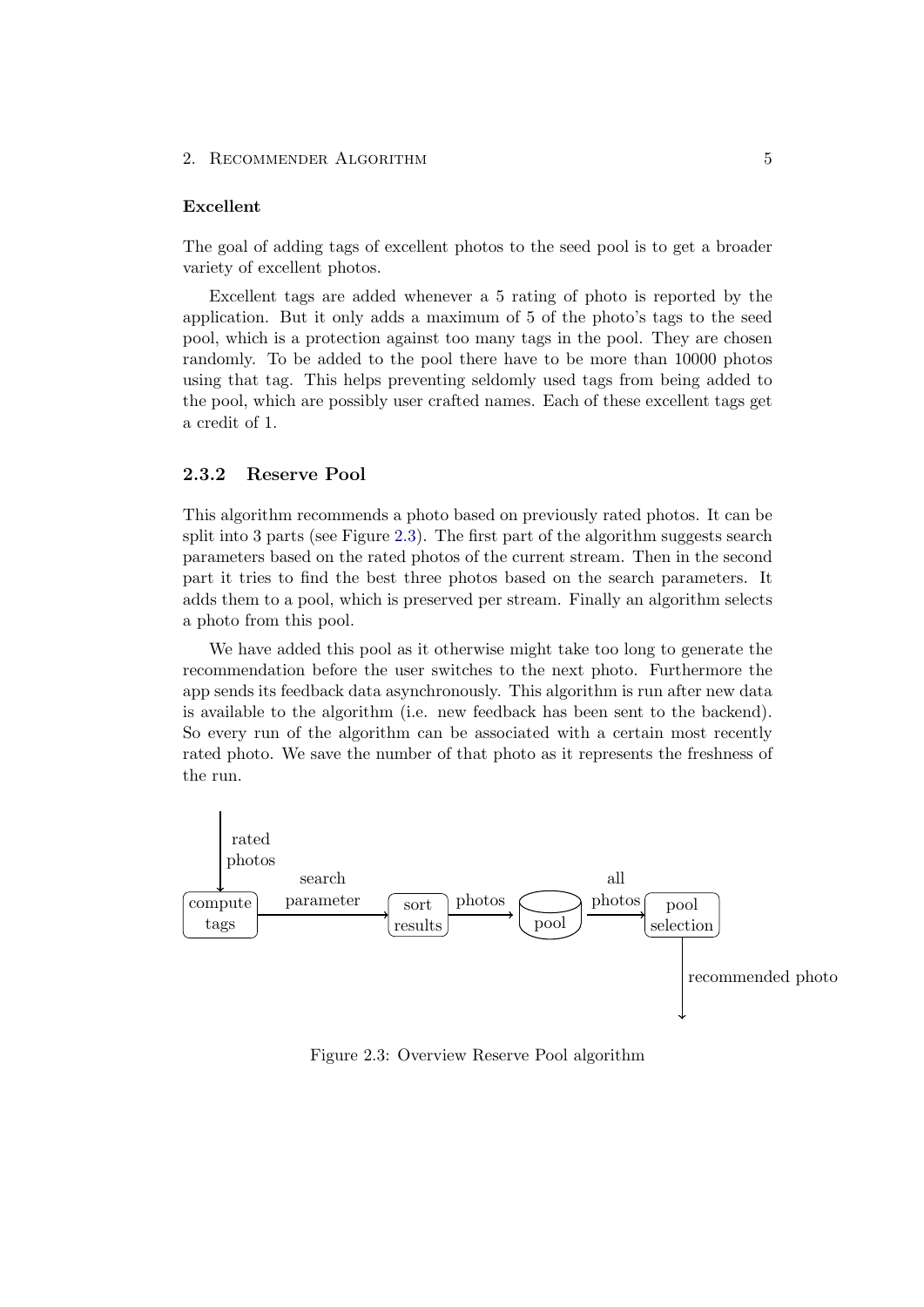#### <span id="page-9-1"></span>Compute tags

Algorithm [2](#page-9-0) returns a search parameter which represents the users interest.

<span id="page-9-0"></span>

| <b>Algorithm 2</b> Compute tags                                                   |  |  |  |  |
|-----------------------------------------------------------------------------------|--|--|--|--|
| 1: function COMPUTETAGS(ratedPhotos)                                              |  |  |  |  |
| $groups \leftarrow generateGroups(ratedPhotos)$<br>2:                             |  |  |  |  |
| groups.sortByGroupRating DESC()<br>$\triangleright$ see Algorithm 3<br>3:         |  |  |  |  |
| $group \leftarrow groups.pickRandomWithExpDistribution(\lambda = log(2)/3)$<br>4: |  |  |  |  |
| if $std(group. \textit{memberRatings}()) \geq 1$ then<br>5:                       |  |  |  |  |
| group. removeHalfOfTags()<br>6:                                                   |  |  |  |  |
| end if<br>7:                                                                      |  |  |  |  |
| return <i>group.tags</i><br>8:                                                    |  |  |  |  |
| 9: end function                                                                   |  |  |  |  |

First it tries to form groups. This works by iteratively comparing photos and saving tags which they have in common. The other tags are discarded. This group building does not generate the same groups on every run (because of built-in randomness). This is to ensure that the algorithm does not narrow down the variety too much. Photos which include all tags of such a group are called 'member of the group'. These groups are then sorted by Algorithm [3.](#page-10-0) Finally a random group is picked with an exponential probability distribution. This assures that well-ranked groups are mostly chosen but from time to time also new groups are tried to expand variety.

The main part of Algorithm [3](#page-10-0) is on line [3.](#page-9-0) As the average is the most important property of a group it is added with factor 1. A part of the standard deviation is added to try to push groups with high standard deviation. Assuming a user has a static opinion on each tag a high standard deviation of a group means that some tags have high and some low ratings. This is why we want try to split the group to figure out which tags have low and high ratings. As we have seen in Algorithm [2](#page-9-0) on line [5](#page-9-1) to [7](#page-9-1) half of all tags are removed from groups with a standard deviation greater or equal than 1. In case it is smaller than 1 an additional photo may either increase (so it will be halved) or decrease (so there might have been an outlier) the standard deviation. The summand of the number of members is to give bigger groups a small bounty as they are more stable and established.

On line [4](#page-9-0) to [6](#page-9-0) we try to block tags which do not have an impact on the photo. Examples may be the tags 'nikon' or 'canon'. While trying to isolate these tags we noticed that it is not always successful. This is why we block these two tags statically too.

In the last if-block we try to push groups with only one member to get more information about that tag and they do not have a standard deviation yet.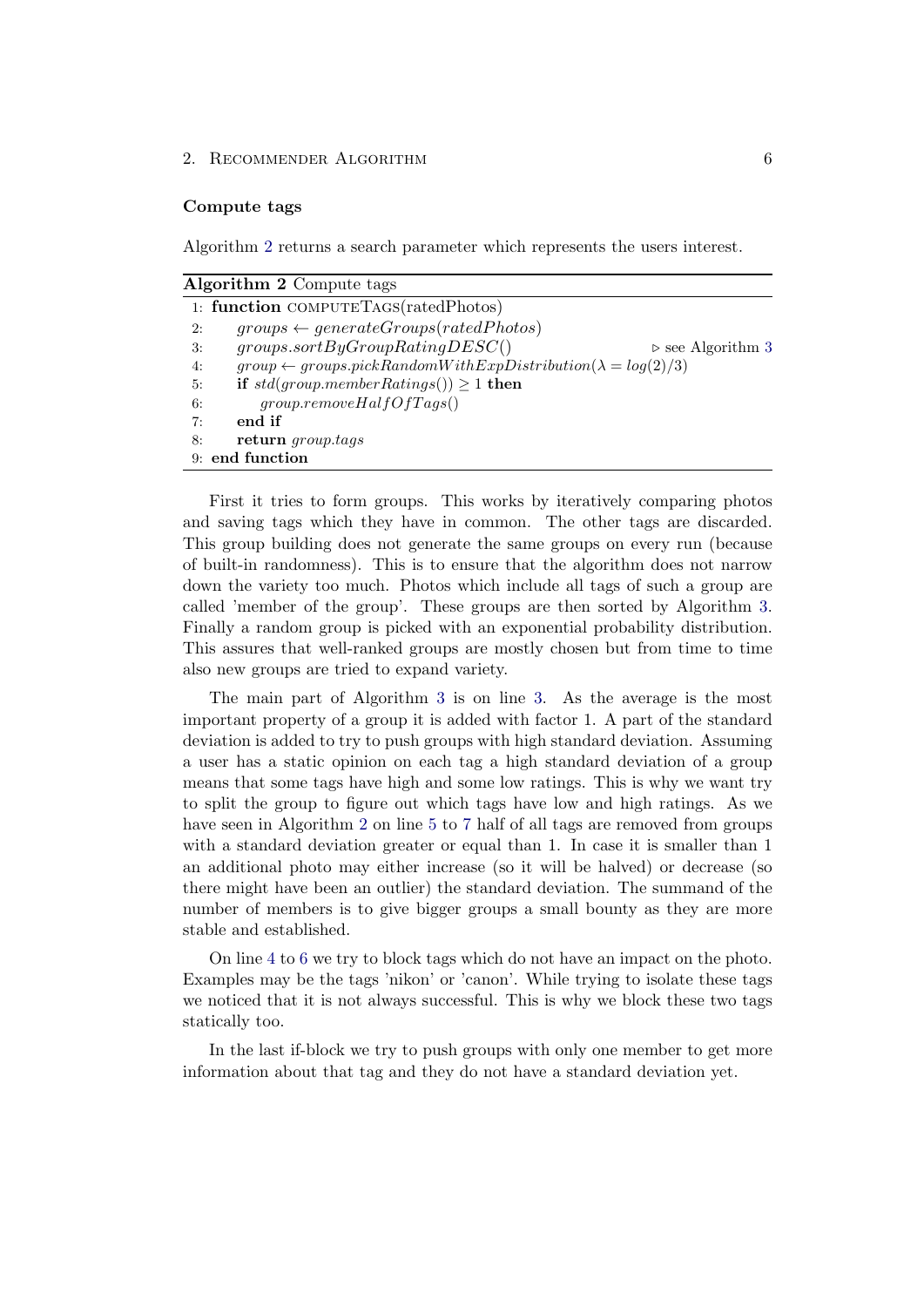#### <span id="page-10-0"></span>Algorithm 3 Group rating

```
1: function groupRating(group)
```
- 2: memberRatings  $\leftarrow group.$  memberRatings()
- 3:  $rating \leftarrow avg(memberRatings) + 0.2 * std(memberRatings) + 0.01 *$ group.numberOfMembers()
- 4: if group.numberOfTags() = 1 and std(memberRatings) > 1.5 and  $group numberOfMembers() > 10$  and  $avg(memberRatings) < 3$  then
- 5:  $rating \leftarrow rating std(memberRating)$
- 6: end if
- 7: if group.numberOfMembers() = 1 then
- 8:  $rating \leftarrow rating + 0.5$
- 9: end if
- 10: return rating
- 11: end function

#### Sort results

Algorithm [4](#page-10-1) is used to select photos which not only have the requested tags but are also liked by Flickr users. Using this it is possible to discard photos which might contain the right content but, for example, lack sharpness. The best 3 photos are added to the pool. The position of each photo on this list is saved as its rank. In case no photo is found the tags are sampled and a new search is tried.

<span id="page-10-1"></span>Algorithm 4 Sort results

|     | $1:$ function SORTRESULTS(tags)                                                |
|-----|--------------------------------------------------------------------------------|
| 2:  | $allPhotos \leftarrow searchPhotos(tags)$                                      |
| 3:  | allPhotos.sortByViews()                                                        |
| 4:  | while $photos \leftarrow allPhotos.load10Photos()$ do                          |
| 5:  | $possiblePhotos \leftarrow \{\}$                                               |
| 6:  | for all $photo \leftarrow photos$ do                                           |
| 7:  | if $photo.views() > 100$ and $photo.favourites() > 10$ then                    |
| 8:  | $possiblePhotos \leftarrow possiblePhotos \cup photo$                          |
| 9:  | end if                                                                         |
| 10: | end for                                                                        |
| 11: | <b>if</b> $number(possiblePhotos) > 0$ then                                    |
| 12: | $possiblePhotos.sortByFavouritesPerView()$<br>$\triangleright \# fav/\# views$ |
| 13: | return $first3(possiblePhotos)$                                                |
| 14: | end if                                                                         |
| 15: | end while                                                                      |
| 16: | tags.remove40Percent()                                                         |
| 17: | return $sortResults(tags)$                                                     |
|     | 18: end function                                                               |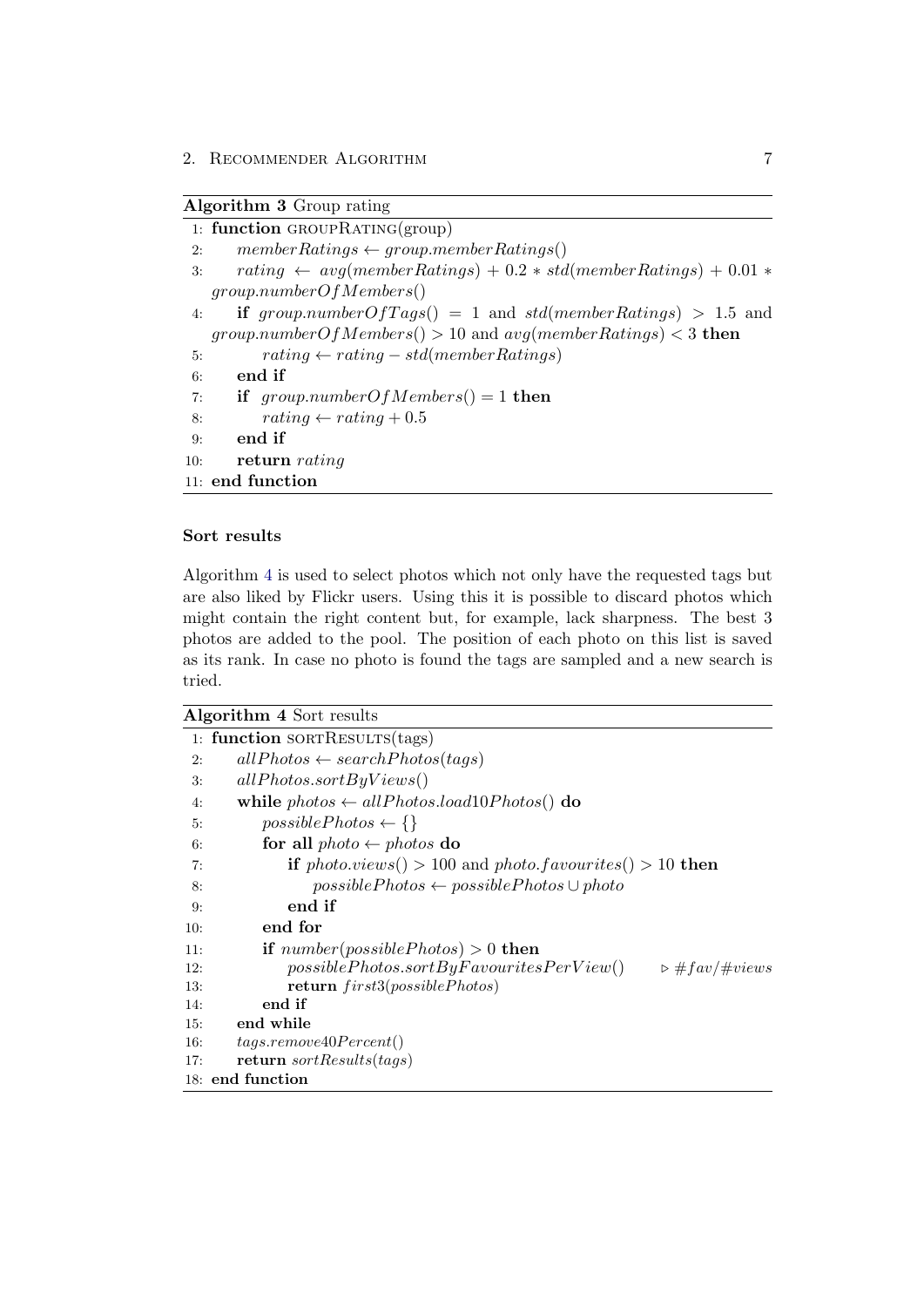As the number of favourites is an extra API call, only 10 photos are loaded at once. To increase the chances to get a good photo the photos are first sorted by the number of views.

#### Pool selection algorithm

Algorithm [5](#page-11-1) can be split in two parts. The first part assumes that the algorithm has been fast enough and enough data has been provided. Therefore it returns the first ranked result of the last insertion of pool photos. The second part is thought to be a fallback. It rates all photos in the pool belonging to the current stream. This rating algorithm tries to reflect that newer runs (based on the parent number) have had more data available, we want to show good photos (thus influence of rating) and that we try not to have two sucessive photos of the same run.

<span id="page-11-1"></span>Algorithm 5 Pool selection

|     | 1: function SELECTFROMPOOL(poolPhotos)       |                                  |
|-----|----------------------------------------------|----------------------------------|
| 2:  | $poolPhotos.sortByRankASCParentNumberDESC()$ |                                  |
| 3:  | if $poolPhotos.first().rank = 1$ then        |                                  |
| 4:  | return $photos.first()$                      |                                  |
| 5:  | end if                                       |                                  |
| 6:  | poolPhotos.sortByPoolPhotoRating()           | $\triangleright$ see Algorithm 6 |
| 7:  | for all $photo \leftarrow poolPhotos$ do     |                                  |
| 8:  | if $photoNotInStreams(photo)$ then           |                                  |
| 9:  | return photo                                 |                                  |
| 10: | end if                                       |                                  |
| 11: | end for                                      |                                  |
| 12: | return $getSeedPhoto()$                      |                                  |
|     | 13: end function                             |                                  |
|     |                                              |                                  |

#### <span id="page-11-2"></span>Algorithm 6 Pool photo rating

- 1: function POOLPHOTORATING(poolPhoto)
- 2: return  $(currentNumber parentNumber) * 0.49 + rank * 0.5 + (5$  $pool.rating()$
- 3: end function

#### <span id="page-11-0"></span>2.3.3 Explore

This fallback algorithm fetches the photos which are displayed on the Flickr  $Explore<sup>2</sup>$  $Explore<sup>2</sup>$  $Explore<sup>2</sup>$  website. Basically it returns the first photo from that web page which is not already in the streams of the user.

<span id="page-11-3"></span><sup>2</sup>http://www.flickr.com/explore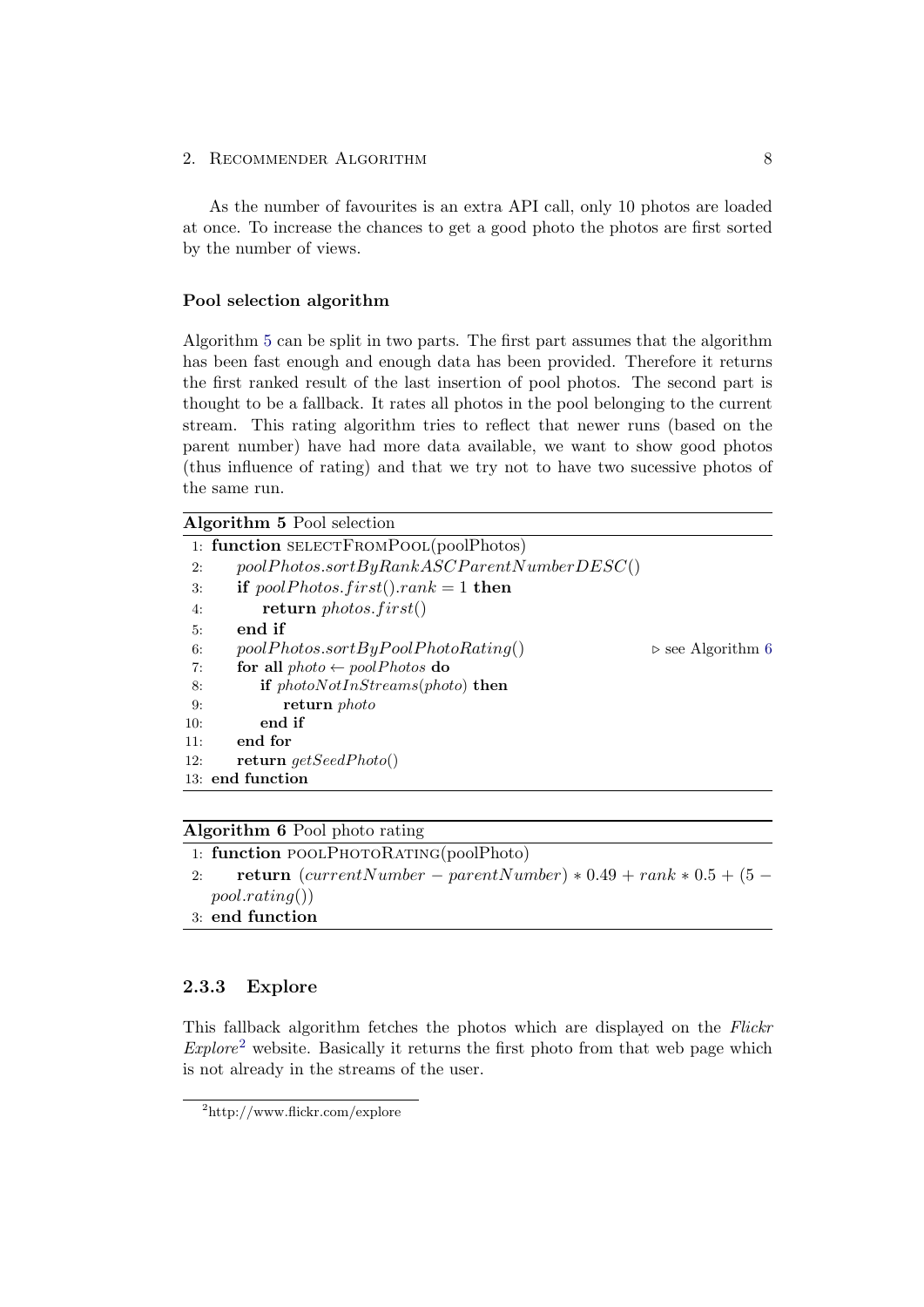Algorithm 7 Get photo from Flickr Explore

- 1: function GETEXPLOREPHOTO
- 2: repeat
- 3:  $photo \leftarrow fetchNextPhotoFromFlickrExplore()$
- 4: until photoNotInStreams(photo)
- 5: return photo
- 6: end function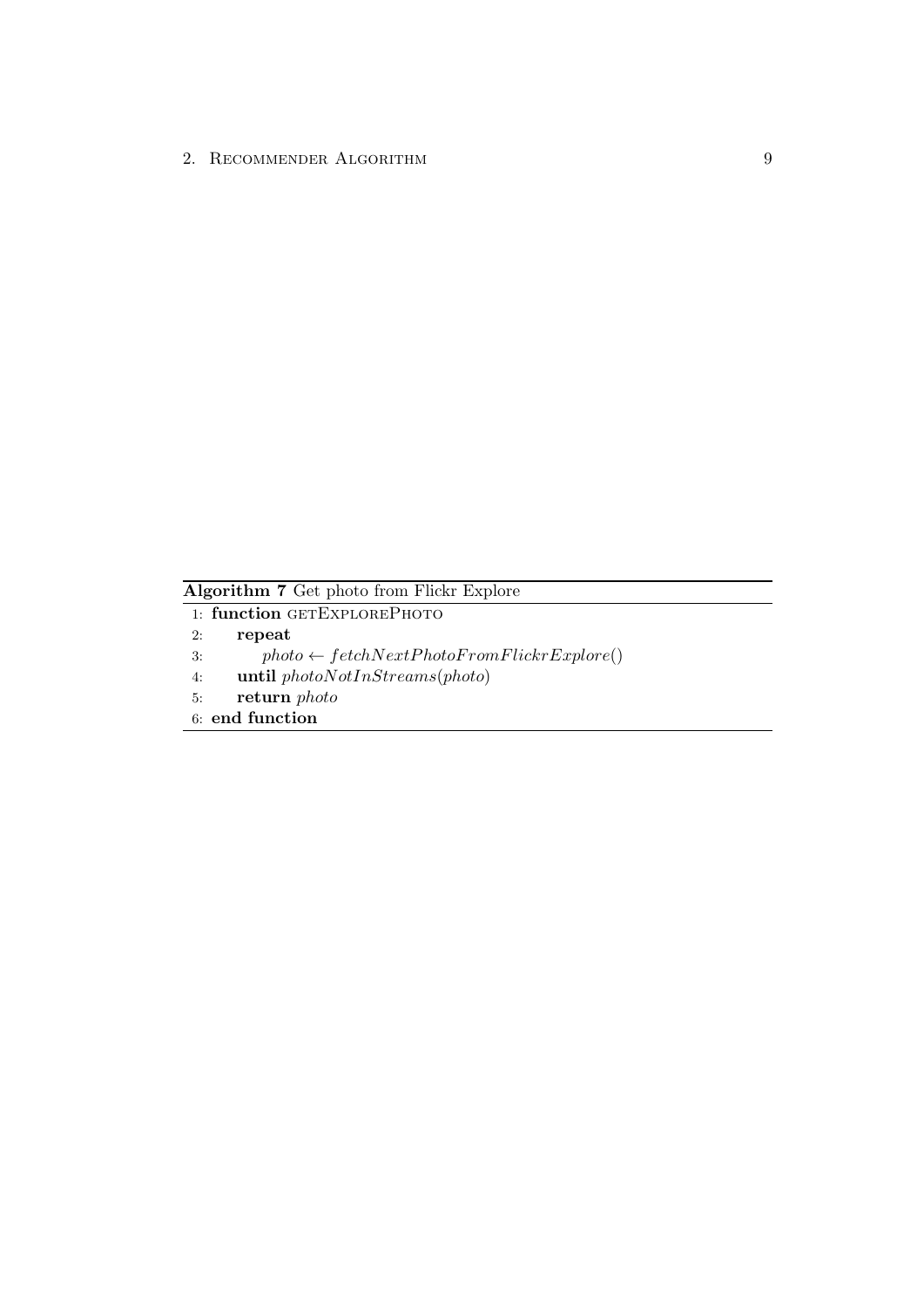## CHAPTER<sub>3</sub>

## Implementation

## <span id="page-13-1"></span><span id="page-13-0"></span>3.1 Architecture

We have used a server-client model. We have chosen this model over an autonomous app as it has several advantages. Firstly our server has much better performance than a smartphone: bandwidth, power (battery), processing power are available at a multiple. This allows us to make more requests to the Flickr API to deliver better results. Furthermore this model is much easier to debug and update. As all data is stored centrally it is also possible to analyse recommended photos. This leaves more space for new ideas such as comparing to other users or analysis of the photo content. Such a system also allows the app to be migrated to another platform more easily. On the other hand it is a single point of failure and someone has to take care of a server system. However in our opinion the advantages outweigh its disadvantages.



Figure 3.1: Architecture of the project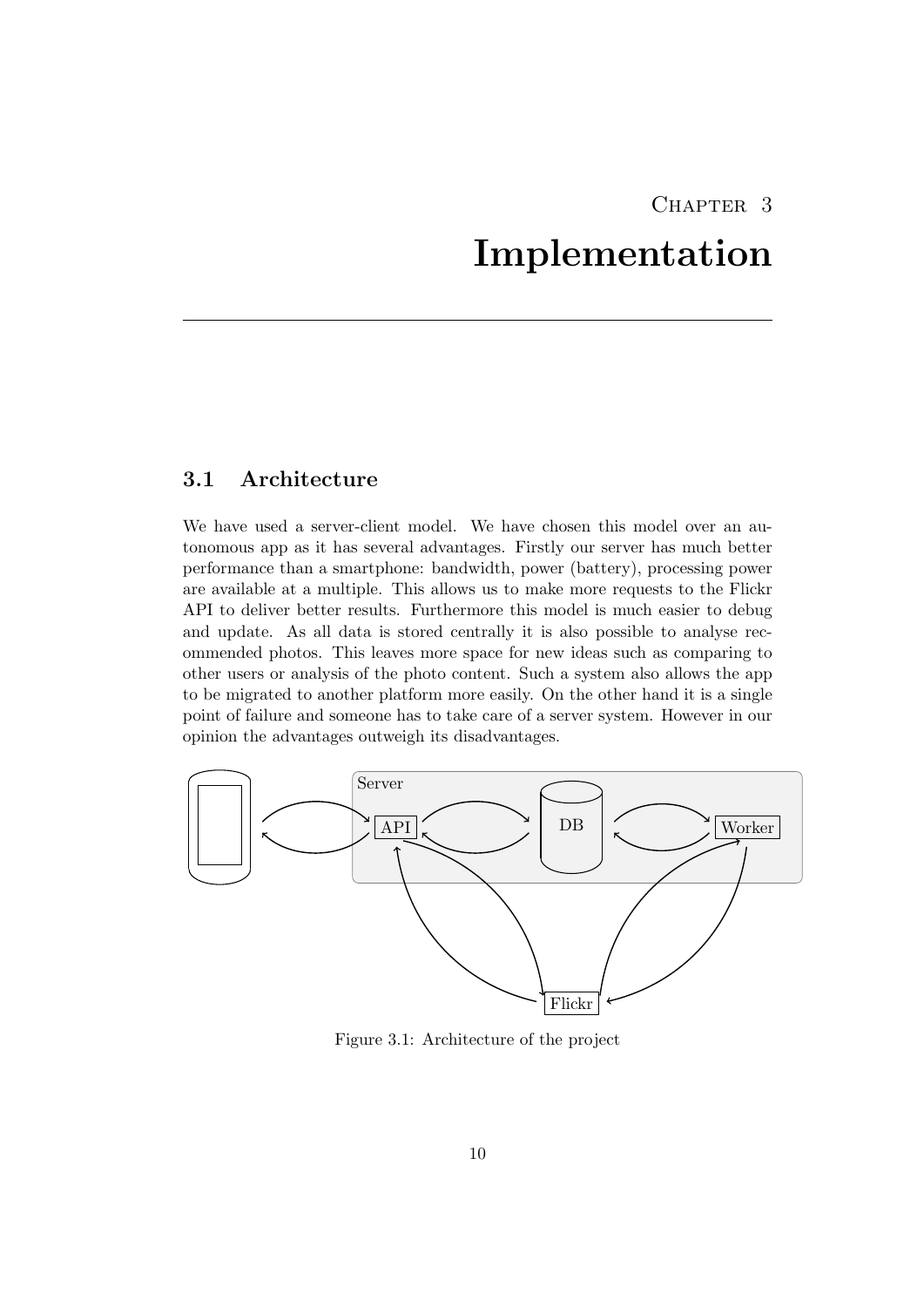### <span id="page-14-0"></span>3.2 Frontend

#### <span id="page-14-1"></span>3.2.1 Android App

To develop the Android app, the official Android SDK of Google has been used. Therefore the app is written in Java. The app basically displays a photo and asks the backend which photo it has to display next. Furthermore it sends the viewing time of each photo to the backend server for further processing. A new stream is created on every app start-up. To switch the photo the user has to swipe the picture to a side. It is possible to zoom in. This feature has been implemented using an open source widget [\[3\]](#page-21-3). The icon of the app is copied from the Gnome project [\[4\]](#page-21-4).



Figure 3.2: Screenshot of the Android App

#### <span id="page-14-2"></span>3.2.2 Website

Additionally a website has been developed, which can also be used to view the photo stream. Its main purpose is to simplify debugging and also to show debugging information of the photo selection process. It also captures the viewing time and sends it to the backend.

### <span id="page-14-3"></span>3.3 Backend

The backend has been developed in Python. Data is stored in a mySQL<sup>[1](#page-14-4)</sup> database. To simplify the access SQLalchemy<sup>[2](#page-14-5)</sup> has been used.

<span id="page-14-4"></span> $1$ http://www.mysql.com/

<span id="page-14-5"></span><sup>2</sup>http://www.sqlalchemy.org/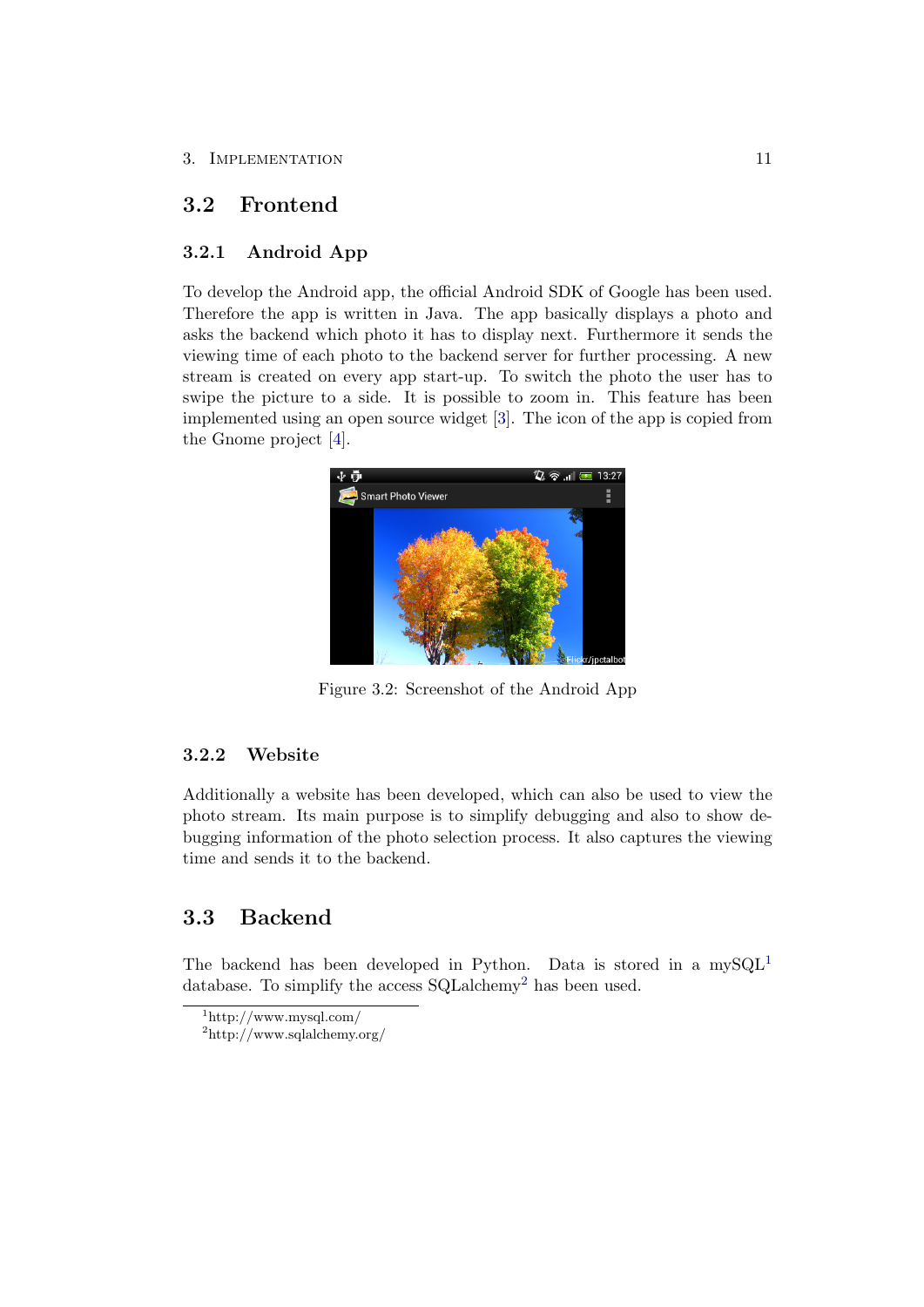#### 3. IMPLEMENTATION 12

**API** The API is implemented using the Flask Framework<sup>[3](#page-15-0)</sup>. Its primary task is to respond to the clients' requests and to deliver photos to them. Furthermore it delegates long-running tasks to the workers. Thus it can send a response fast.

Worker The workers have the job to execute long-running tasks. These longrunning tasks include calculating the next photo using the algorithm and adding the found photos to the Reserve pool. Furthermore, they update the Seed pool. The workers are implemented using  $CeIery<sup>4</sup>$  $CeIery<sup>4</sup>$  $CeIery<sup>4</sup>$ .

<span id="page-15-0"></span><sup>3</sup>http://flask.pocoo.org/

<span id="page-15-1"></span><sup>4</sup>http://www.celeryproject.org/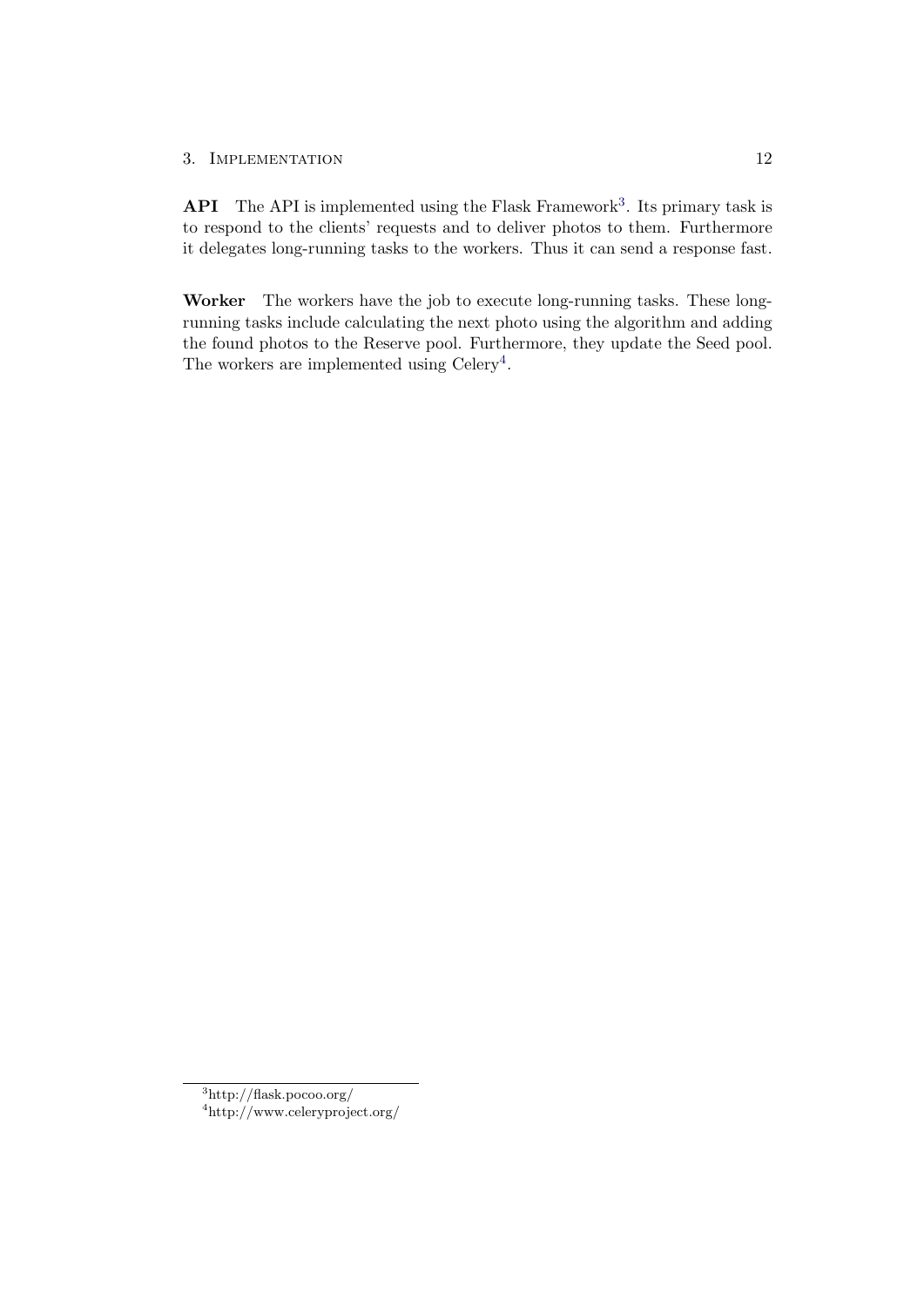# $CHAPTER$  4 Results

<span id="page-16-0"></span>In this chapter, the choice of attributes and the algorithm are discussed.

## <span id="page-16-1"></span>4.1 Choice of attributes

The important assumption that tags always describe the content of a photo has only proven to be partially true.

Unprecise tags There are photos whose tags are unprecise. As an example we saw photos which showed a storm through a car window or a woman at a car race. Both photos had the tag 'car'. However, not everyone would probably associate these photos with the topic car.

Camera brand It seems to be common that the camera brand (and name) is added to photo tags. Most prominent tags of this type are 'nikon' and 'canon'. As we were unable to find a reliable and not conflicting solution to filter these tags, these are filtered manually.

An example of this problem is when searching for clusters for the tag 'sport'. One cluster name returned is 'canon, man, bw'. So even Flickr does not have a full solution for this problem.

Metadata Some photos include tags that describe metadata of the photo such as whether it is in colour or black-white. While this might influence the rating of the photo it does not fulfil our assumption that tags describe the content of the photo. The same example as in the previous paragraph can be used. 'bw' is an abbreviation for a black-white image.

Seldom used tags There are tags which do not describe the content. An example is 'joinplayingwithbrushesgroupifyouusethese'. We reduce the influence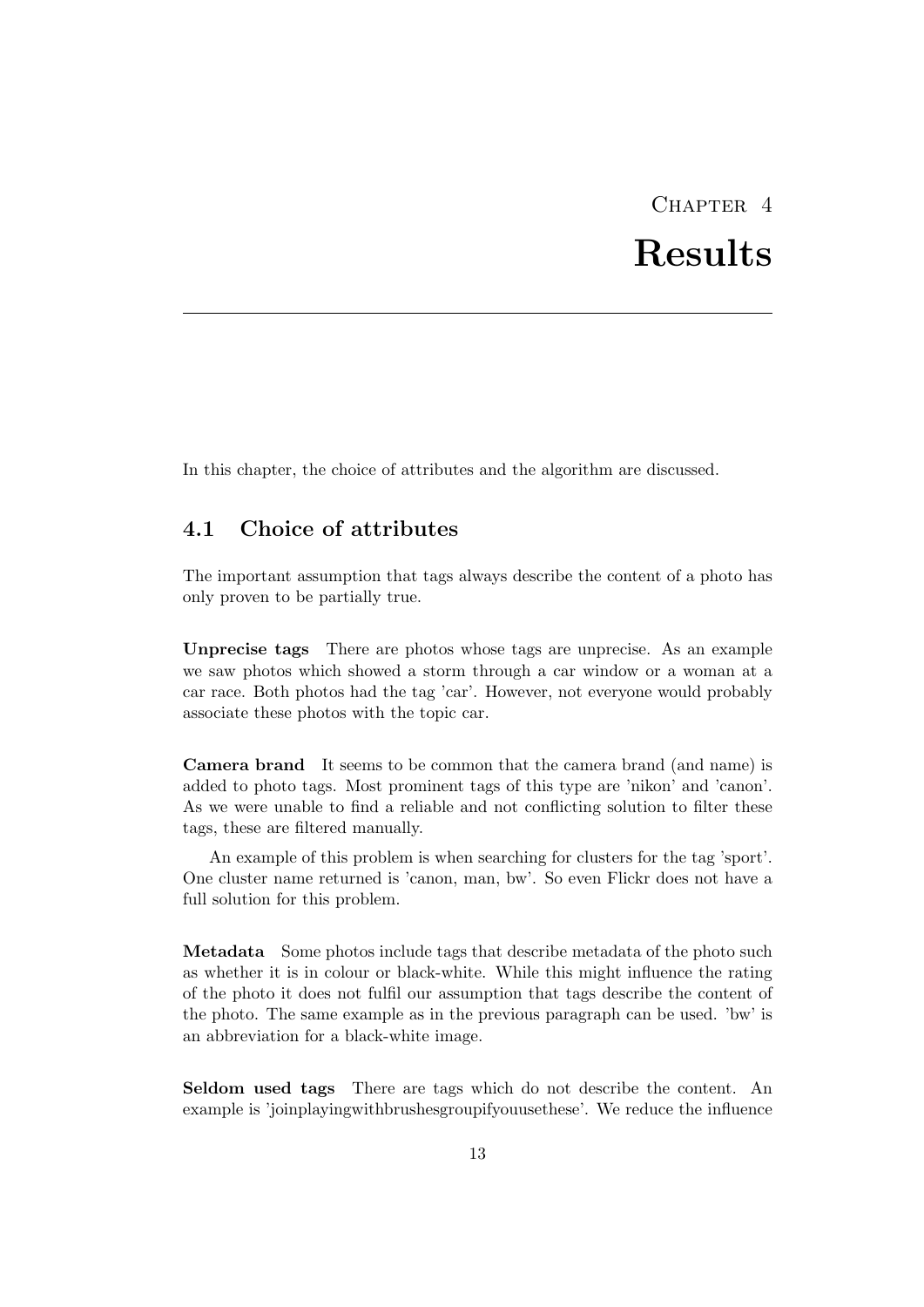#### 4. Results 14

of such tags in the Seed algorithm by blocking all tags with less than or equal to 10000 photos on Flickr.

## <span id="page-17-0"></span>4.2 Recommender Algorithm

Testing When comparing the average rating of photos based on initial tags and those photos recommended by the Reserve Pool algorithm it is not obvious whether our algorithm is better than random photos. However, most individuals who tested the application had the opinion that it is. An analysis is difficult because of the limited number of test results.

The app has been tested by friends and various people of the Distributed Computing group. The feedback could be used to improve the application.

Performance Our implementation had performance issues, which have been solved by using background workers.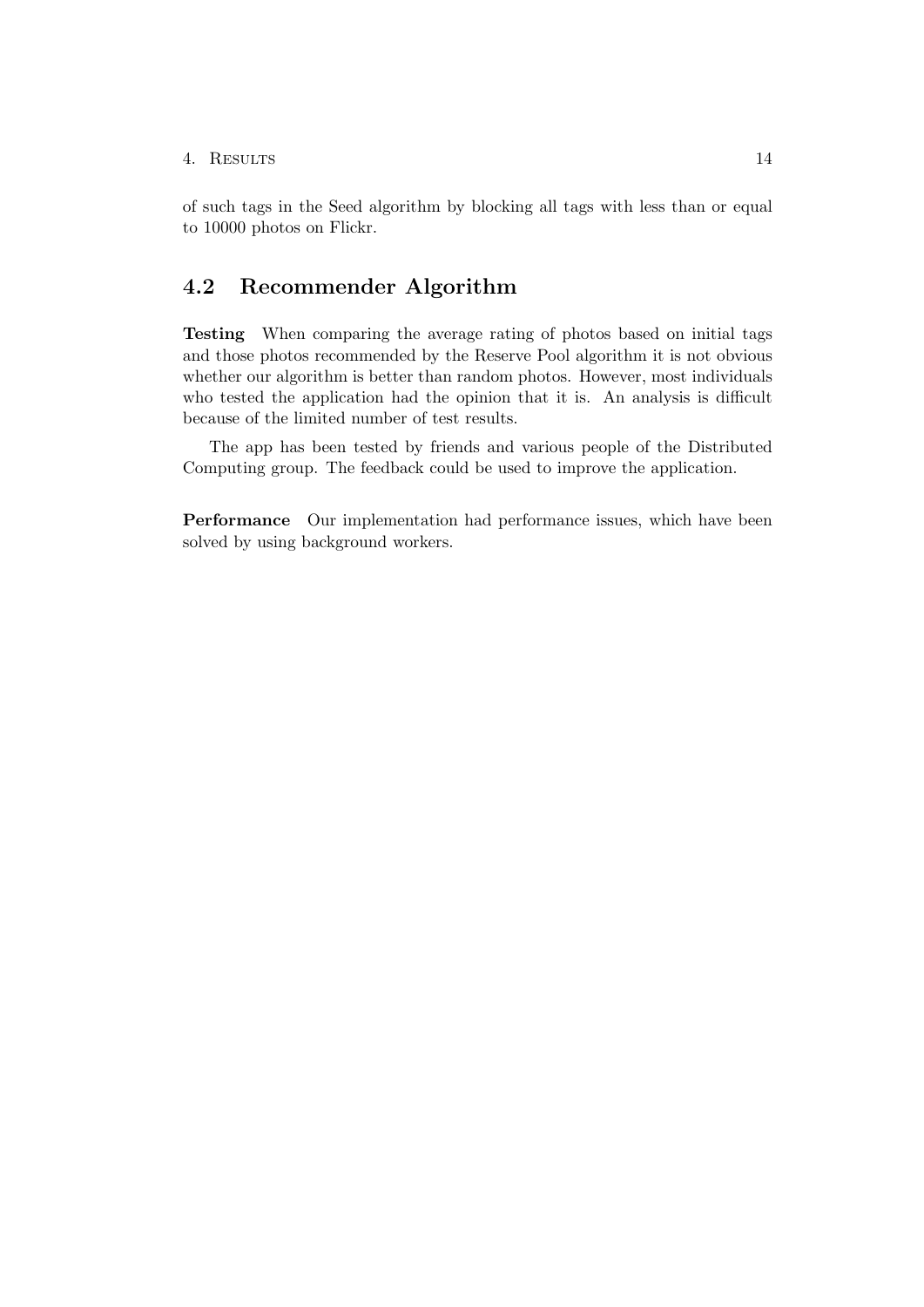# CHAPTER 5 Conclusions

<span id="page-18-0"></span>We can conclude that it is possible to use implicit feedback to build a photo recommender system. Furthermore the viewing time of a photo has been proven to be useful.

We have seen that it is very important to have precise tags on photos to be able to make good recommendations.

We learned that when only using positive information not all tags can be precisely understood. Therefore no data should be discarded to get a comprehensive result.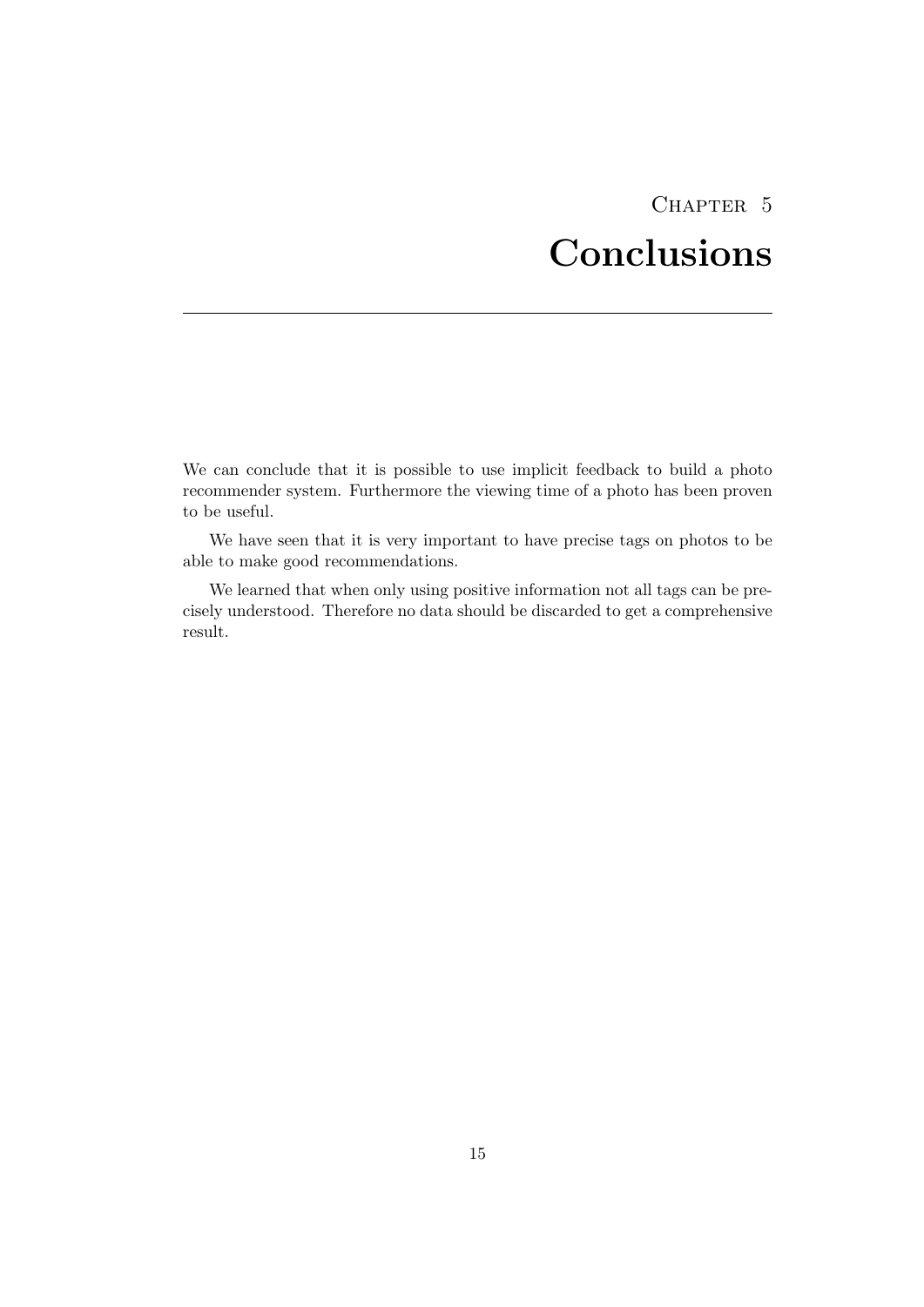# CHAPTER 6 Outlook

<span id="page-19-0"></span>Collaborative filtering Currently the application has a very small user base. As the user base grows it can also be tried to build a recommender system based on collaborative filtering such as on friendship or similarities in previously viewed photos.

Multiple sources At the moment only photos from Flickr are included. It could be researched whether multiple photo sharing websites can be combined to display even better photos.

Using photo content It could be researched into whether a photo can be analysed to characterise more precisely the user's interests. As an example it could be tried whether dominant colors have an impact on the result or whether it is possible to use object and face recognition to automatically add tags or make them more precise. In case it is possible it could be used for local photo collections.

Negative searches Currently we only try to track what a user likes. However we did not research into whether we could use gathered information to resemble tags which the user dislikes. Using this it could be possible to exclude photos which are not to recommend because the user dislikes a part of the photo.

Matching to groups A different approach would be to try to understand all tags and match them to categories. This is basically the reverse of the clustering function used in the Seed algorithm. Using this approach it could be possible to better understand the precise meaning of wide tags.

Non-content tags As described some tags such as 'nikon' or 'canon' do not describe the content. It could be tried to filter these tags automatically and not manually anymore.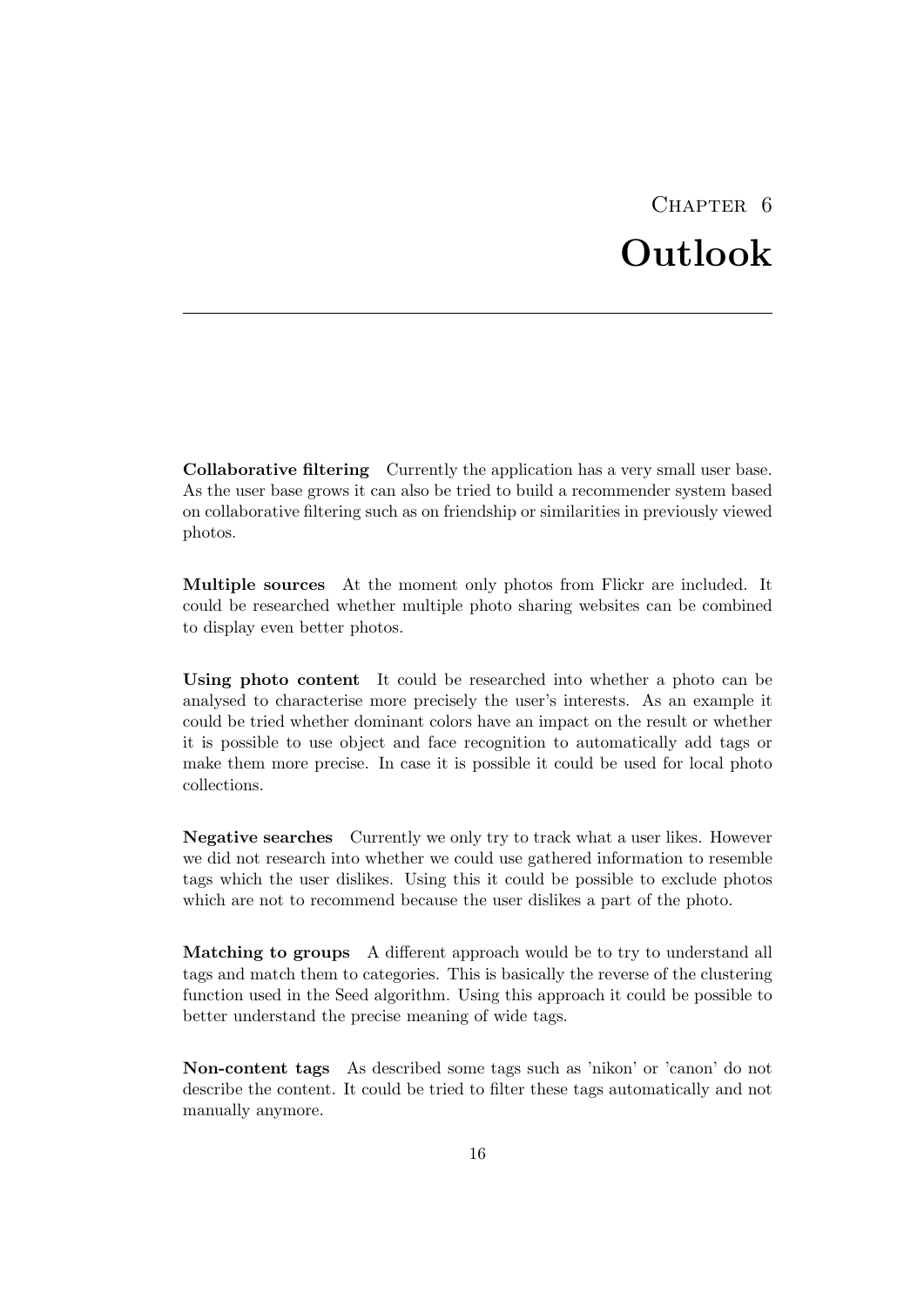#### 6. Outlook 17

Dynamic photo rating calibration In this thesis the photo rating calibration is based on the initial seeds and the scale of the ratings is the same for all photos of a stream. However assuming that our photo recommendations are becoming increasingly better it could be tried to adapt the scale so that finer predictions can be made.